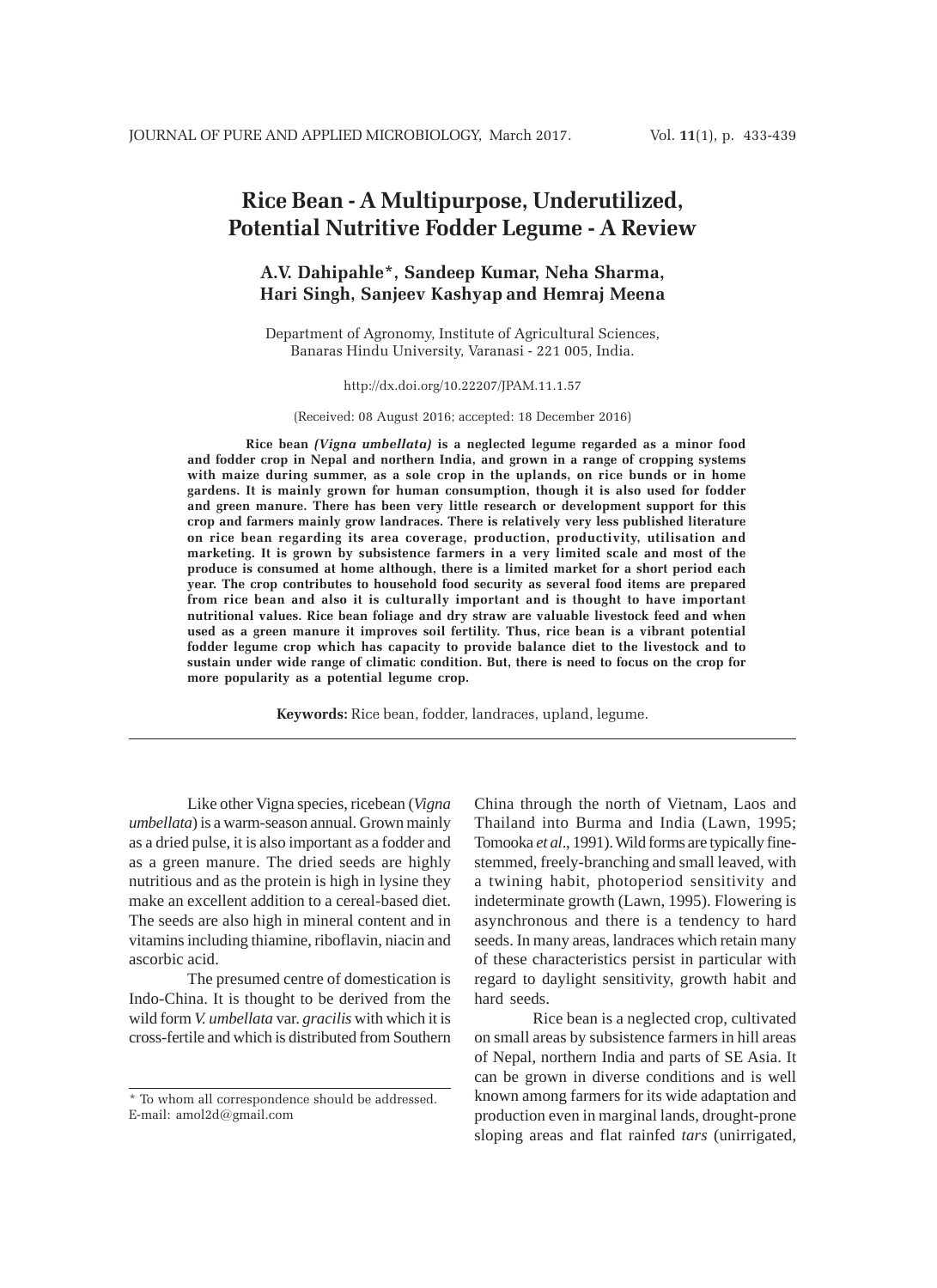ancient alluvial river fans). It is mainly grown between 700 and 1300 m from mean sea level, although in home gardens it is found from 200 up to 2000 m. There is almost no published literature on rice bean with relevant information on its area and distribution and the potential of the crop is lacking. Most of the crop currently grown in Nepal is used for human nutrition, with a smaller proportion used for fodder and green manuring. Generally, rice bean is grown as an intercrop with maize, on rice bunds or on the terrace risers, as a sole crop on the uplands or as a mixed crop with maize in the *khet* (bunded parcels of lands where transplanted rice is grown) land. Under mixed cropping with maize it is usually broadcast sometime between sowing maize and that crop's first and second earthing up, so rice bean sowing extends from April-May to June.

The crop receives almost no inputs and is grown on residual fertility and moisture and in marginal and exhausted soils. Anecdotal evidences indicate that the area and production of rice bean is declining due to the introduction of high yielding maize varieties and increasing use of chemical fertilizers, while consumption is decreasing due to increased availability of more preferred pulses in the local markets. No modern plant breeding has been done and only landraces which have low yield potential are grown. These have to compete with other summer legumes such as soybean (*Glycine max*), black gram (*Vigna mungo*), cowpea (*V. unguiculata*), common beans (*Phaseolus vulgaris*) and horse gram (*Mactotyloma uniflorum*). Other production constraints that limit the production of ricebean include small and fragmented land holdings and declining productivity.

There is no institutional support either from research or from the extension services for the development and promotion of this crop. Despite this, as a legume ricebean should have an important contribution to make to mixed subsistence farming systems, it is important culturally, and is thought to possess important nutritional characteristics which could give it a major role in improved diets and food security in the areas where it is currently grown and elsewhere. **Morphology**

*Vigna umbellata* is a short-lived perennial legume usually grown as an annual. It

J PURE APPL MICROBIO*,* **11**(1), MARCH 2017.

has a very variable habit as it is erect, semi-erect or twining. It is usually 30-100 cm in height, but can grow up to 200 cm (Ecoport, 2014). It has an extensive root system with a taproot that can go as deep as 100-150 cm. The stems are branched and finely haired. The leaves are trifoliate with entire, 6-9 cm long leaflets. The flowers born on 5- 10 cm long axillary racemes, are papillonaceous and bright yellow. The fruits are cylindrical, 7.5- 12.5 cm long pods that contain 6-10 oblong, 6-8 mm seeds with a concave hilum. Rice bean seeds are very variable in colour, from greenish-yellow to black through yellow, brown. Yellow-brownish types are reported to be the most nutritious. The red type gives its common name to the grain in several languages, for example in Chinese-red small bean, (Ecoport, 2014).

### **Utilisation**

Rice bean is a multipurpose legume, sometimes considered as neglected and underutilised (Joshi et al., 2008). However, though less important than cowpea (*Vigna unguiculata*), adzuki bean (*Vigna angularis*) and mung bean (*Vigna radiata*), rice bean is a locally important contributor to human nutrition in parts of India and South-East Asia (Joshi *et al*., 2008; Tomooka *et al.*, 2011). All parts of the rice bean plant are edible and used in culinary preparations. The dry seeds can be boiled and eaten with rice or they can replace rice in stews or soups. In Madagascar, these are grounded to make nutritive flour included in the food for children. Unlike other pulses, rice beans are not easily processed into dhal, due to their fibrous mucilage that prevents hulling and separation of the cotyledons (Rajerison, 2006; Ecoport, 2014; van Oers, 1989). Young pods, leaves and sprouted seeds are boiled and eaten as vegetables. Young pods are sometimes eaten raw (Rajerison, 2006).

Rice bean is useful for livestock feeding. The vegetative parts can be fed fresh or made into hay and the seeds are used as fodder. Rice bean straw indudes the stems, leafy portions, empty pods, and some seeds . Before feeding, the woody portions and soiled or mildewed parts of the straw should be removed (Göhl, 1982). In the marginal hills, farmers consider rice bean both as a grain and fodder legume and look for dual-purpose landraces (Khanal *et al.*, 2009). Rice bean is also grown for green manure, as a cover crop, and used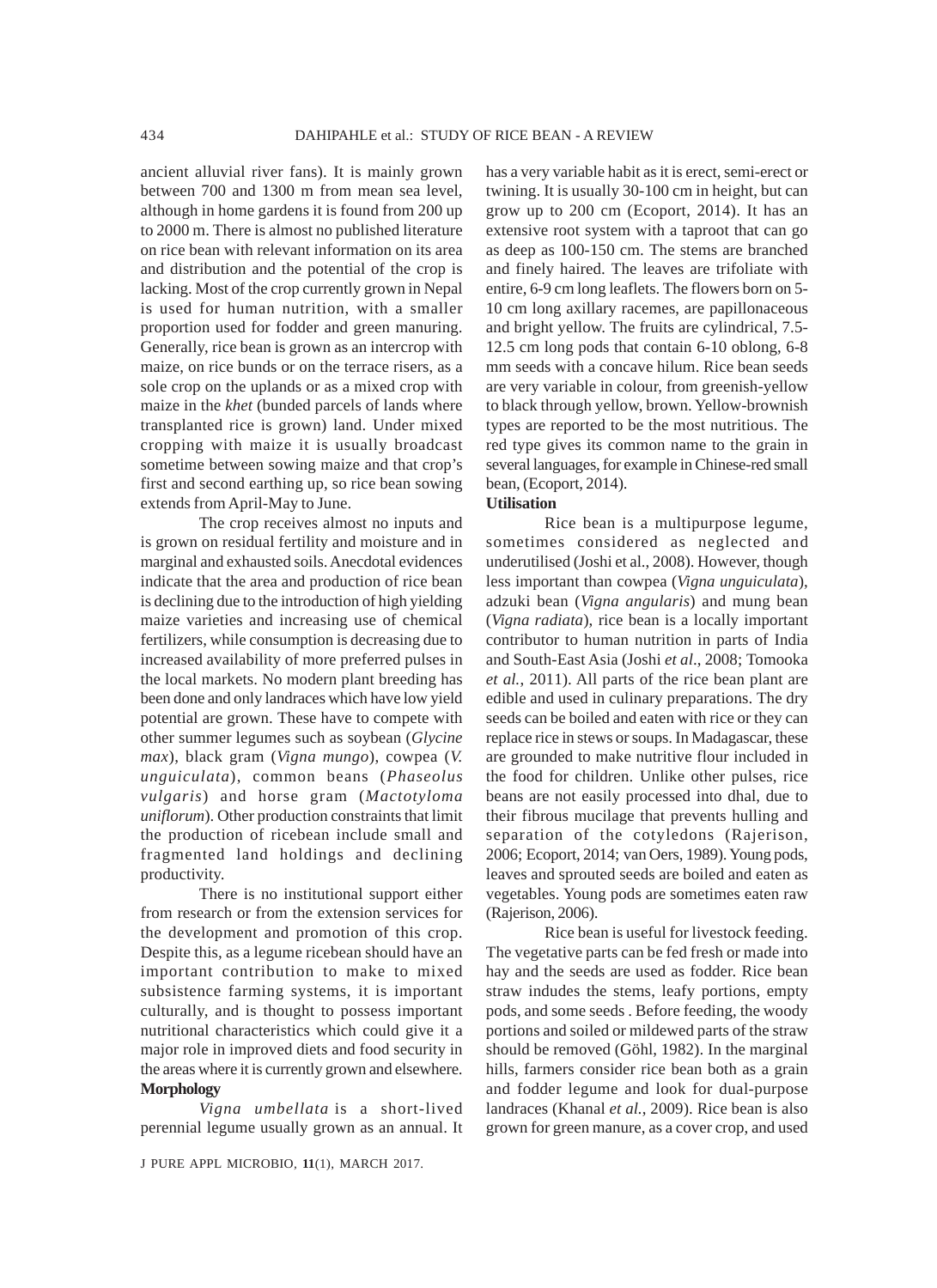as a living fence or biological barrier (Ecoport, 2014).

### **Distribution**

Rice bean originated from Indochina and was probably domesticated in Thailand and neighbouring regions (Tomooka *et al.*, 2011). It is found naturally in India, central China and in the Indochinese Peninsula. It was introduced to Egypt, to the East Coast of Africa and to the islands of the Indian Ocean. It is now cultivated in tropical Asia, Fiji, Australia, tropical Africa, the Indian Ocean Islands as well as in the Americas (USA, Honduras, Brazil and Mexico) (Rajerison, 2006; van Oers, 1989; Khadka *et al.,* 2009). In the middle hills of Nepal, rice bean is cultivated along rice bunds and terracemargins (Khadka *et al.,* 2009). Though it can thrive in the same conditions as cowpea and can better tolerate harsh conditions (including drought, waterlogging and acid soils), rice bean remains an underutilised legume and there is no breeding programme to improve this crop. Farmers must rely on landraces rather than on cultivars (Joshi *et al.*, 2008).

Rice bean is a fast summer-growing legume found from sea level up to altitudes of 1500 m in Assam and 2000 m in the hills of the Himalayas (Khadka *et al.*, 2009). Rice bean requires a short day length to produce seeds. It is grown on a wide range of soils including shallow, infertile or degraded soils. High soil fertility may hinder pod formation and reduce seed yield (Khadka *et al., 2009*). *Vigna umbellata* is a versatile legume that can grow in humid subtropical to warm and cool temperate climates. It is suited to areas with annual rainfall ranging from 1000 to 1500 mm but it is also fairly tolerant of drought. It does better in areas where average temperatures range from 18 to 30°C, tolerates 10-40°C but does not withstand frost (Rajerison, 2006; Ecoport, 2014). It prefers full light and its growth can be hampered if it is intercropped with a tall companion crop that overshadows it, such as maize (Khadka *et al.,* 2009).

# **Forage management**

# **Establishment and harvest**

In India, rice bean is sown in February and March for harvest during summer and in July and August for harvest in December (Khanal *et al.*, 2009; Oommen *et al.,* 2002). It can be sown alone in small fields or along bunds of rice terraces. Rice bean benefits from being sown between rows of a tall cereal such as maize or sorghum that it can use for climbing. Rice bean is a hardy plant that is resistant to many pests and diseases, and it does not require fertilizer or special care during growth. Farmers clip the tips of the plant to promote pod formation. Rice bean usually matures in 120-150 days after sowing but may need more time at higher altitudes. Seeds are harvested when 75% of the pods turn brown. Harvesting is best done in the morning or late afternoon to reduce the risk of heatinduced shattering. After the harvest, the vines and pods remain on the ground for 2-3 days after which the plants are threshed. The crop residues can then be used as fodder (Khanal *et al*., 2009).

In India, late maturing and photosensitive landraces of rice bean are cultivated as a fodder crop. They are sown during long-day periods in order to prevent the plant from flowering (*Oommen et al*., 2002). Dual-purpose varieties may be cut when the pods are half-grown, but the hay should be handled as little as possible because the leaves drop easily (Göhl, 1982).

## **Yields potential of rice bean**

The seed yi eld of rice bean is about 225 kg ha<sup>-1</sup> worldwide (Duke, 1981). It can however, vary from 200-300 kg ha<sup>-1</sup> in West Bengal to 1300-2750 kg ha-1 in Zambia, Brazil and India (*Chandel et al.,* 1988; Chatterjee *et al.*,1977).

In Bengal (India), fodder yields were reported to range from  $5-7$  t DM ha<sup>-1</sup> in May and June, to 8-9 t DM ha<sup>-1</sup> in November and December (Chatterjee *et al.*, 1977). Lower values have been reported, 5-6 t DM ha<sup>-1</sup> in Myanmar (Tin Maung Aye,  $2001$ ), and  $2.9$  t DM ha<sup>-1</sup> in the sub-humid Pothwar plateau of Pakistan (Qamar *et al.,* 2014). In India, rice bean grown with Nigeria grass (*Pennisetum pedicellatum*) yielded 7.6 t DM ha-1 after the application of 20 kg N ha-1 (Chatterjee *et al.,* 1977). In Pakistan, rice bean grown with sorghum (50:50 mix) yielded up to 12 t DM ha<sup>-1</sup> (Ayub *et al.*, 2004).

Rice bean is an N-fixing legume that improves the N status of the soil, thus providing N to the following crop. Its taproot has a beneficial effect on soil structure and, when ploughed in, returns organic matter and N to the soil. Rice bean grown before or after a rice or maize crop is beneficial. In Thailand, it is profitably sown between the rows of maize once the crop has reached

J PURE APPL MICROBIO*,* **11**(1), MARCH 2017.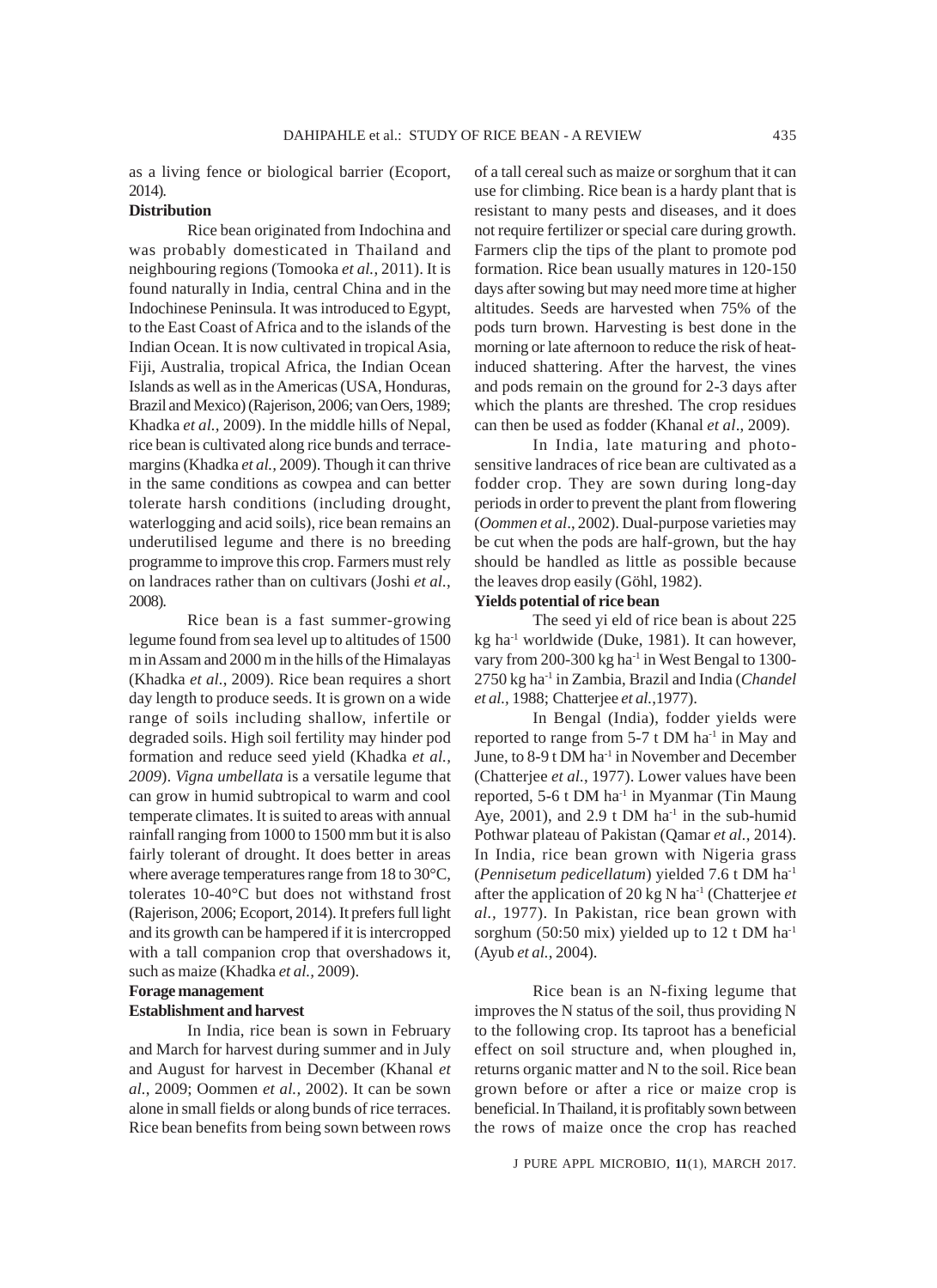maturity but before harvest so that rice bean covers enough soil at harvest. It is then possible to harvest the rice bean, thresh to obtain the seeds and bring the dry plants back to the field where they provide soil cover for the dry season (Echo AIC, 2012). In the Thai highlands, rice bean is a valuable green manure which outcompetes other legumes such as *Canavalia ensiformis*, *Lablab purpureus* and *Mimosa diplotricha* in their ability to improve rice yields (Chaiwong *et al*., 2012). In China, rice bean used as green manure in tangerine orchards resulted in higher fruit yields than soybean (*Glycine max*), mung bean (*Vigna radiata*) and cowpea (*Vigna unguiculata*) (Wen MingXia *et al.,* 2011).

# **Rice bean forage**

Data on the composition of rice bean forage is scarce. Like other legume forages, fresh rice bean forage is relatively rich in protein, though its concentration is extremely variable (17-23% DM). Rice bean hay and straw are slightly less nutritious (16 and 14% protein in the DM, respectively). Rice bean forage is also rich in minerals (10% of the DM in the fresh forage) and particularly in calcium (up to 2% in the fresh forage). Rice bean straw contains large amounts of mineral matter (more than 20% of DM) though it is highly variable. Rice bean forage contains variable amounts of condensed tannins (0.1-2.8% DM) (Wanapat *et al.,* 2012; Chanthakhoun *et al.,* 2010).

#### **Rice bean seeds**

Rice bean seeds are rich in protein (18- 26% DM), though generally less than pea (*Pisum sativum*) or cowpea (*Vigna unguiculata*). They contain limited amounts of fibre and fat (about 4 and 2%, respectively). The amino acid profile is comparable to that of other grain legumes. It is relatively rich in lysine (more than 6% of the protein) but poor in sulphur-containing amino acids. Rice beans have a high starch concentration with reported values ranging from 52 to 57% of the DM (Kaur *et al.*, 1990; Chavan *et al.*, 2009). The amylose content of the starch is extremely variable from 20 to 60% (Kaur *et al.,* 2013).

## **Rice bean as a potential resource as a fodder crop Palatability**

Rice bean forage at the pre-flowering stage is palatable to sheep (Chandel *et al.,* 1988). In Nepal, farmers have emphasized the softness

and palatability of rice bean fodder for livestock (Joshi *et al.*, 2008). In an experiment with rice bean hay in India, bullocks consumed it hesitantly at first but within a few days the animals grew accustomed to it and DM consumption increased, indicating that the hay was palatable (Gupta *et al.*, 1981). Rice bean straw was reported to be relished by cattle (Göhl, 1982).

#### **Fresh rice bean forage**

In India, 22 month-old calves fed a mixture of fresh Sudan grass (*Sorghum × drummondii*) and rice bean forage (54:46 fresh basis) for 64 days had a DM intake of 1.90 kg DM/100 kg LW and a daily weight gain of 456 g day-1 (Singh *et al*., 2000). In India, 22 month old calves fed a mixture of fresh Sudan grass (*Sorghum × drummondii*) and rice bean forage (54:46 fresh basis) for 64 days had a DM intake of 1.90 kg DM/100 kg LW and a daily weight gain of 456 g/d (Singh *et al.,* 2000).

## **Rice bean hay**

Rice bean hay is generally used as a protein source to supplement poor quality roughage based diets in ruminants. Rice bean hay included at  $600 \text{ g day}^{-1}$  to supplement rice straw in diets for swamp buffalo increased DM intake, digestible protein and N retention. It had a positive effect on rumen microflora, resulting in increased VFA production and lower  $\text{CH}_4$  emissions (Chanthakhoun *et al.,* 2011). Adding rice bean hay was reported to increase cellulolytic rumen bacteria thus improving the utilization of high fibrous feeds in buffalo diets (Chanthakhoun *et al.,* 2010).

In India, a trial with bulls showed that rice bean hay had a moderate OM digestibility (50%) but that it contained nitrogen, calcium and phosphorus in adequate amounts to meet the maintenance needs of adult cattle (Gupta *et al.*, 1981). In Vietnam, a mixture of cassava hay and rice bean hay (3:1 ratio) replaced 60% of concentrate in a forage-based diet (*Pennisetum purpureum* + urea-treated rice straw) offered to growing crossbred heifers, resulting in higher daily weight gain (609 g day<sup>-1</sup>), better feed efficiency and reduced feed costs (Thang *et al.,* 2008).

In India, supplementing local goats fed grass with rice bean hay (15% of diet DM) did not increase grass intake but total DM intake and nutrient digestibility were increased. Increasing the level of rice bean level above 15% had no further effect on digestibility (Das, 2002).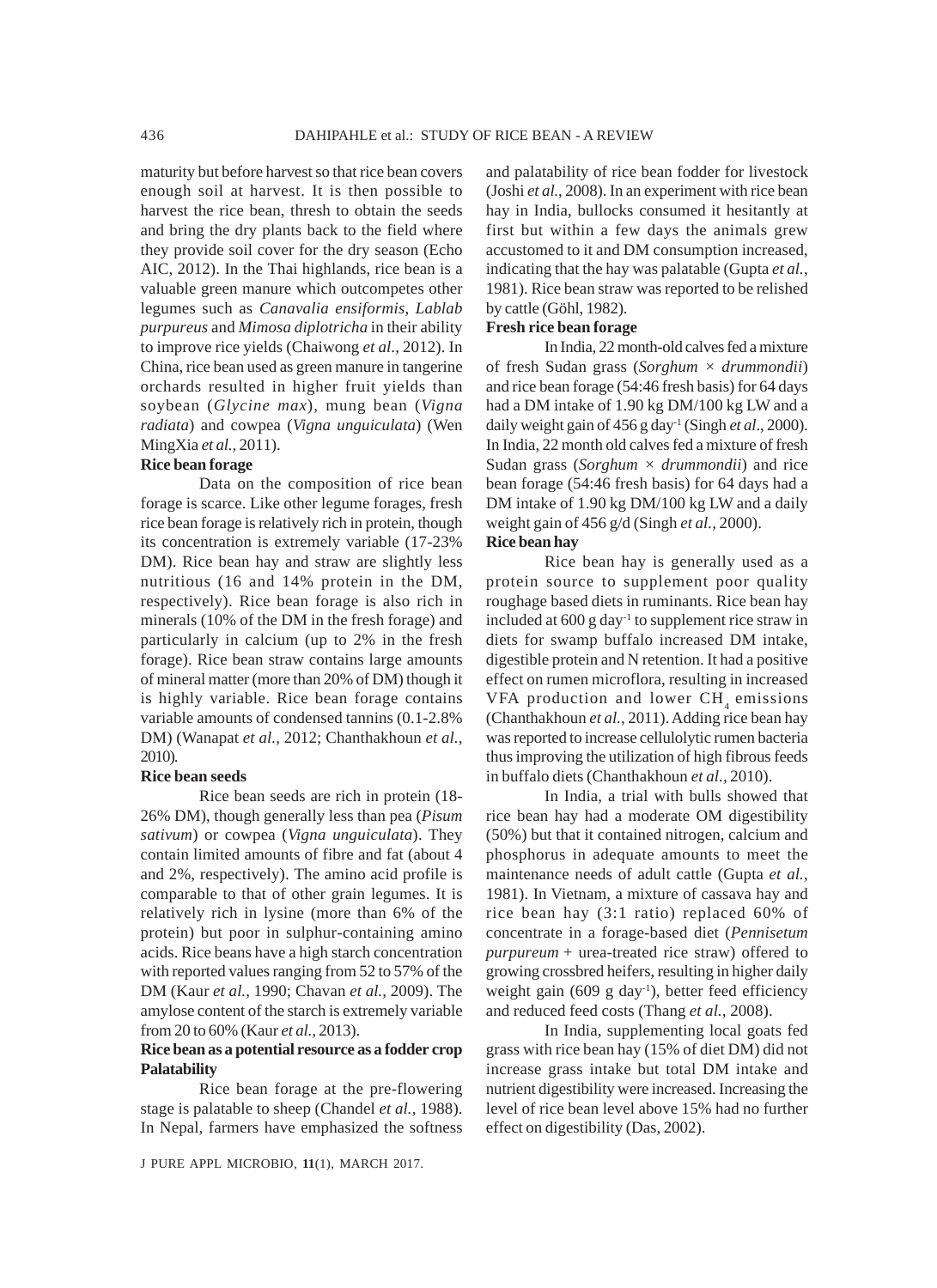### **Rice bean straw as a fodder**

In India, a trial with bullocks showed that rice bean straw had a low OM digestibility (31- 47%) and it was recommended to supplement a rice straw-based diet with energy-rich feed materials, such as cereal grains or bran (Chaudhuri *et al.*, 1981).

## **Rice bean seeds as a feed**

In India, rice bean seeds are fed to buffalo calves and sheep to provide energy. Rice beans replaced half the cereals and half the deoiled cake present in the concentrate offered to buffalo calves (Ahuja *et al.,* 2001). In sheep, replacing 50% of the metabolizable energy from oat hay by rice bean seeds had no deleterious effect on sheep N balance, which remained positive (Krishna *et al.,* 1989).

## **CONCLUSION**

From above review it can be concluded that rice bean is a vibrant potential fodder legume crop which has capacity to provide balance diet to the livestock and to sustain under wide range of climatic condition. Appropriate focus on the crop is needed for more popularity as a potential legume crop under the climate change situation.

## **REFERENCES**

- 1. Ahuja, A. K. ; Kakkar, V. K. ; Gupta, B. K. Nutritional evaluation of rice bean in buffalo calves. *Indian J. Anim. Nutr.*, 2001;**18**(2): 172- 175
- 2. Ayub, M. ; Tanveer, A. ; Nadeem, M. A. ; Shah, S. M. A. Studies on the fodder yield and quality of sorghum grown alone and in mixture with ricebean., 2004;*Pak. J. Life Soc. Sci.,* **2**(1): 46- 48
- 3. Baligar, V. C. ; Fageria, N. K. Agronomy and physiology of tropical cover crops. *J. Plant Nutr.,* 2007;**30**(8): 1287-1339
- 4. Banerjee, G.C., Mukherjee, A., Mandal, L. and Sahu, S. A note on the nutritive value of Rice bean (*Phaseolus calcaratus*) as fodder for adult sheep. *Indian J. Anim. Sci.,*1975;**46**(2): 87-88
- 5. Bharat Bhushan ; Gaur, G. K. Effect of different feeds on growth of New Zealand white rabbits. *Indian J. Anim. Sci.,* 1997;**31**(1): 61-62
- 6. Bressani, R. ; Elias, L. G. ; Navarrete, D. A. Nutritive value of Central American beans. IV. The essential amino acid content of samples of black beans, red beans, rice beans, and cowpeas

of Guatemala. *J. Food Sci.,* 1961;**26**(5): 525- 528

- 7. Chaiwong, U. ; Yimyam, N. ; Rerkasem, K. ; Rerkasem, B. Green manures for highland paddy in a mountainous area. *J. Nat. Sci.*, 2012;**11**(1 ): 103-168
- 8. Chakraborty, N. ; Mandal, L.Utilization of rice bean (*Phaseolus calcaratus* Roxb.) seeds in chick ration. Indian *J. Poult. Sci.*, 1981; **16**(4): 415- 417
- 9. Chandel, K. P. S. ; Arora, R. K; Pant, K. C. Rice bean: A potential grain legume. NBPGR Sci. Monograph No.12, 1988; National Bureau Of Plant Genetic Resources , New Delhi
- 10. Chanthakhoun, V. ; Wanapat, M. Effect of legume (*Phaseolus calcaratus*) hay supplementation on rumen cellulolytic bacterial populations in swamp buffaloes investigated by the real-time PCR technique. *J. Anim. Vet. Adv.*, 2010;**9**(11): 1654-1659
- 11. Chanthakhoun, V. ; Wanapat, M. ; Wachirapakorn, C. ; Wanapat, S.,. Effect of legume (*Phaseolus calcaratus*) hay supplementation on rumen microorganisms, fermentation and nutrient digestibility in swamp buffalo. *Livest. Sci.,* 2011;**140**(1/3): 17-23
- 12. Chatterjee, B. N. ; Dana, S. Rice bean (*Vigna umbellata* (Thumb.) Owhl and Ohashi. Trop. Gr. Leg. Bull. N°10, 1977;Int. Grain Leg. Info Center
- 13. Chaudhuri, A. B. ; Singh, R. P. ; Gupta, B. N.Chemical composition and nutritive value of rice bean straw. *Indian J. Dairy Sci.*, 1981; **33**(4): 438-442
- 14. Chavan, U. D. ; Momin, A. ; Chavan, J. K. ; Amarowicz, R. Characteristics of starch from rice bean (*Vigna umbellata* L.) seeds – A short report. *Polish J. Food Nutr. Sci*.,2009; **59**(1): 25-27
- 15. Das, S. K. ; Das, A. ; Bordoloi, R. K.. Performance of indigenous rabbits of Meghalaya fed on different roughages. *Livest.*, 2004;*Int.,* **8**(8): 13-15
- 16. Das, A.,. Effect of rice bean (*Vigna umbellata* Thumb) supplementation on utilization of mixed jungle grass in goats.,2002; *Indian J. Anim. Nutr.*, **19**(1): 47-50
- 17. Duke, J. A.,. Handbook of legumes of world economic importance., 1981;Plenum Press, New York, USA, 345 p.
- 18. Echo Asia Impact Center. The use of various green manure/cover crops. 2012;ECHO Asia Impact Center, Chiang Mai, Thailand
- 19. Ecoport, 2014. Ecoport database. 2014;Ecoport
- 20. FOSRIN,. The rice bean network: Food security through ricebean research in India and Nepal

J PURE APPL MICROBIO*,* **11**(1), MARCH 2017.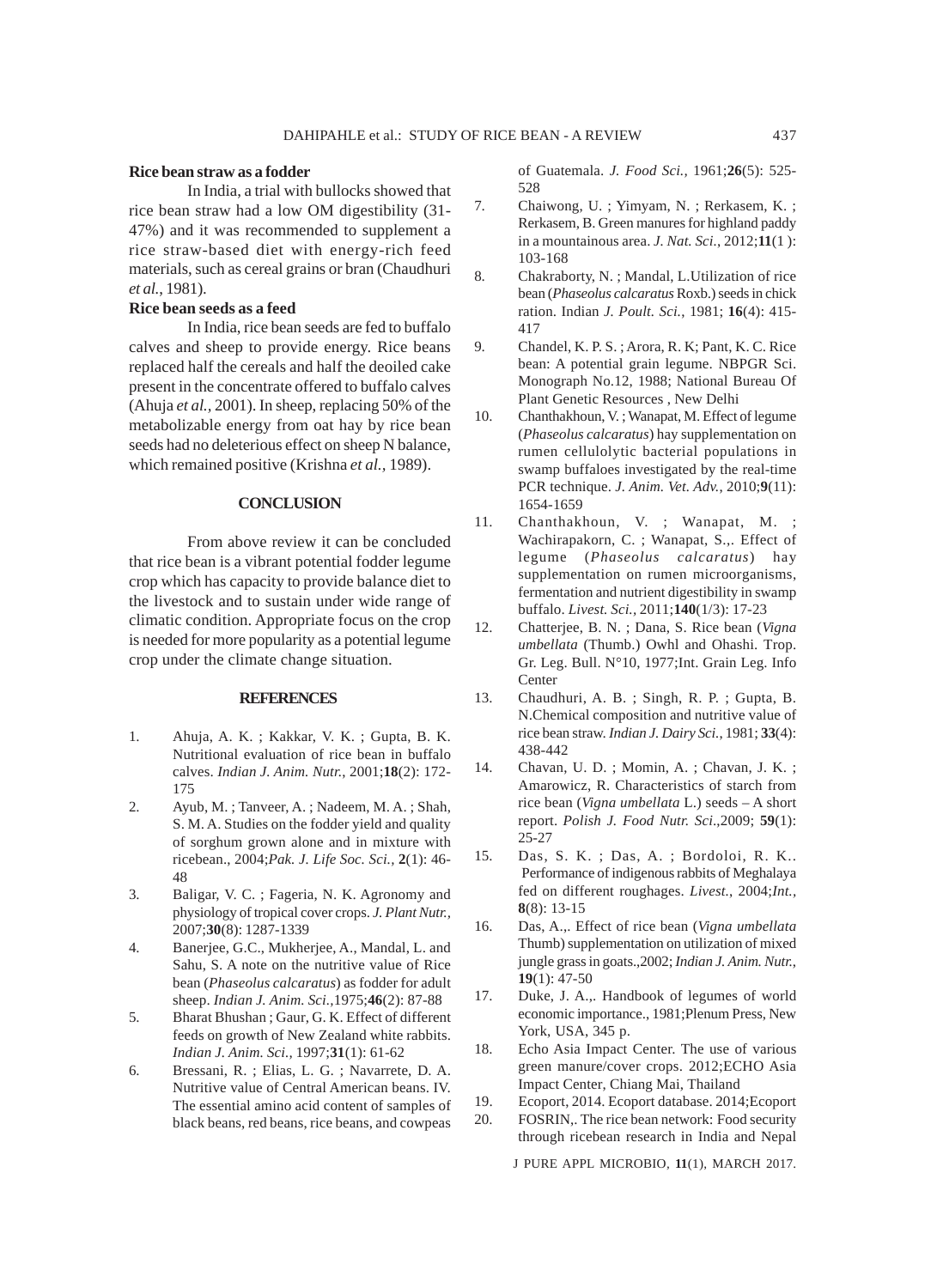(FOSRIN). 2006; CAZS Natural Resources

- 21. Göhl, B.,. Les aliments du bétail sous les tropiques. FAO, Division de Production et Santé Animale, 1982;Roma, Italy
- 22. Gonzalvo, S. ; Nieves, D. ; Ly, J. ; Macias, M. ; Caron, M. ; Martinez, V.,. Estimates of nutritive value of Venezuelan feed resources destined for monogastric animals. *Livest. Res*. *Rural Dev*., 2001;**13**(2)
- 23. Gupta, B. N. ; Singh, R. B. ; Chatterjee, D., Chemical composition and nutritive value of rice bean (*Phaseolus calcaratus* Roxb.) hay. *Indian Vet. J.*, 1981;**58**(9): 527-530
- 24. Gupta, J. J. ; Yadav, B. P. S. ; Gupta, H. K.,. Rice bean (*Vigna umbellata*) as poultry feed. *Indian J. Anim. Nutr.*, 1992;**9**(1): 59-62
- 25. Gupta, H. K. ; Yadav, B. P. S. ; Gupta, J. J. ; Bujarbaruah, K. M.,. Utilization of leguminous roughages in rabbit rations. *Indian J. Anim. Sci.*, 1993;**63**(4): 481-483
- 26. Gupta, H. K. ; Yadav, B. P. S. ; Gupta, J. J. ; Bujarbaruah, K. M.,. Influence of feeding green ricebean (*Vigna umbellata* Thumb) on growth and feed conversion efficiency in meat rabbits in the Eastern Himalayan region of India. 1996;6th World Rabbit Congress, Toulouse.
- 27. Joshi, K. D. ; Bhanduri, B. ; Gautam, R. ; Bajracharya, J. ; Hollington, P. B. Rice bean: a multi-purpose underutilized legume. In: Smartt, J. Haq, N. New crops and uses: their role in a rapidly changing world. CUC, 2008;UK pp: 234-248
- 28. Kalidass, C. ; Mohan, V. R.,. Nutritional composition and antinutritional factors of littleknown species of *Vigna*. *Trop. Subtrop. Agroecosyst.*, 2012;**15**(3): 525-538
- 29. Katoch, R.,. Nutritional evaluation, protein digestibility and profiling of different Vigna species. *Indian J. Agric. Biochem*., 2013;**26**(1): 32-35
- 30. Kaur, D. ; Kapoor, A. C.,. Starch and protein digestibility of rice bean (*Vigna umbellata*): Effects of domestic processing and cooking methods. *Food Chem*., 1990;**38**(4): 263–272
- 31. Kaur, A. ; Kaur, P. ; Singh, N. ; Singh Virdib, A. ; Singh, P. ; Chand Ranac, J. Grains, starch and protein characteristics of rice bean (*Vigna umbellata*) grown in Indian Himalaya regions. 2013;*Food Res. Int.*, **54**(1): 102–110
- 32. Khadka, K. ; Acharya, B. D. *Cultivation practices of ricebean*. Local Initiatives for Biodiversity, 2009;Research and Development (LI-BIRD). 1st Ed. Pokhara, Nepal
- 33. Khanal, A. R. ; Khadka, K. ; Poudel, I. ; Joshi, K. D. ; Hollington, P.,. Report on farmers' local knowledge associated with the production,

J PURE APPL MICROBIO*,* **11**(1), MARCH 2017.

utilization and diversity of ricebean (*Vigna umbellata*) in Nepal. 2009;In: The Ricebean Network: Farmers indigenous knowledge of ricebean in Nepal (report N°4), EC. 6th FP, Project no. 032055, FOSRIN (Food Security through Ricebean Research in India and Nepal)

- 34. Krishna, G. ; Mandal, A. B. ; Paliwal, V. K. ; Yadav, K. R.,. Rice bean (*Vigna umbellata*) as a feed for adult sheep. 1989;*Indian J. Anim. Nutr.*, **6** (4): 365-368
- 35. Lawn, R JThe Asiatic Vigna species. In: Smartt, J. and Simmonds, N.W. (eds) Evolution of Crop Plants.,1995; Longman Scientific and Technical, Harlow, UK. ISBN 0-582-08643-4, pp. 321- 326.
- 36. Lim Han Kuo,. Animal feeding stuffs. Part 3. Compositional data of feeds and concentrates. 1967;*Malay. Agric. J.,* **46**(1): 63-79
- 37. Malhotra, S. ; Malik, D. ; Dhindsa, K. S. Proximate composition and antinutritional factors in rice bean (*Vigna umbellata*). *Plant Foods Hum. Nutr.,* 1988; **38**(1): 75-81
- 38. Oommen, S. K. Oommen and D. L. Sumabai,. Rice bean — potential fodder crop. The Hindu. Sci. Tech., 2002; Online ed. India's Nat. Newspaper
- 39. Qamar, I. A. ; Maqsood Ahmad ; Gulshan Riaz ; Khan, S.,. Performance of summer forage legumes and their residual effect on subsequent oat crop in subtropical subhumid Pothwar, Pakistan. *Pakistan J. Agric. Res.,* 2014;**27**(1): 14-20
- 40. Rajerison, R. *Vigna umbellata* (Thunb.) Ohwi & H.Ohashi. In: Brink, M. ; Belay, G. (Eds.). PROTA 1: Cereals and pulses/Céréales et légumes secs. [CD-Rom]. 2006; PROTA, Wageningen, Pays Bas.
- 41. Rout, D.; Pradhan, L.; Barik, T.; Misra, S. N. Studies on pure stand and cereal-legume association of maize, sorghum, cowpea and rice bean in different proportions. *J. Indian Agriculturist*, 1990;**34**(1): 41-46
- 42. Samanta, G. ; Biswas, P. ; Mandal, L. ; Banerjee, G. C. Metabolizable energy value of rice-bean (*Phaseolus calcaratus* Roxb) seeds in chicks. 1984: *Indian Vet. J.,* **61**(9): 795-797
- 43. Singh, S. P. ; Misra, B. K. ; Sikka, K. C. ; Chandel, K. P. S. ; Pant, K. C., 1985. Studies on some nutritional aspects of rice bean (*Vigna umbellata*)., 2000;*J. Food Sci. Technol.*-Mysore, **22**(3): 180-185
- 44. Singh, R. B. ; Saha, R. C. ; Sahab Singh,. Effect of feeding ricebean and sorghum sudan mixed fodder on growth and nutrient utilization in crossbred calves., 2000;Indian J. Anim. Nutr., **17**(2): 160-161